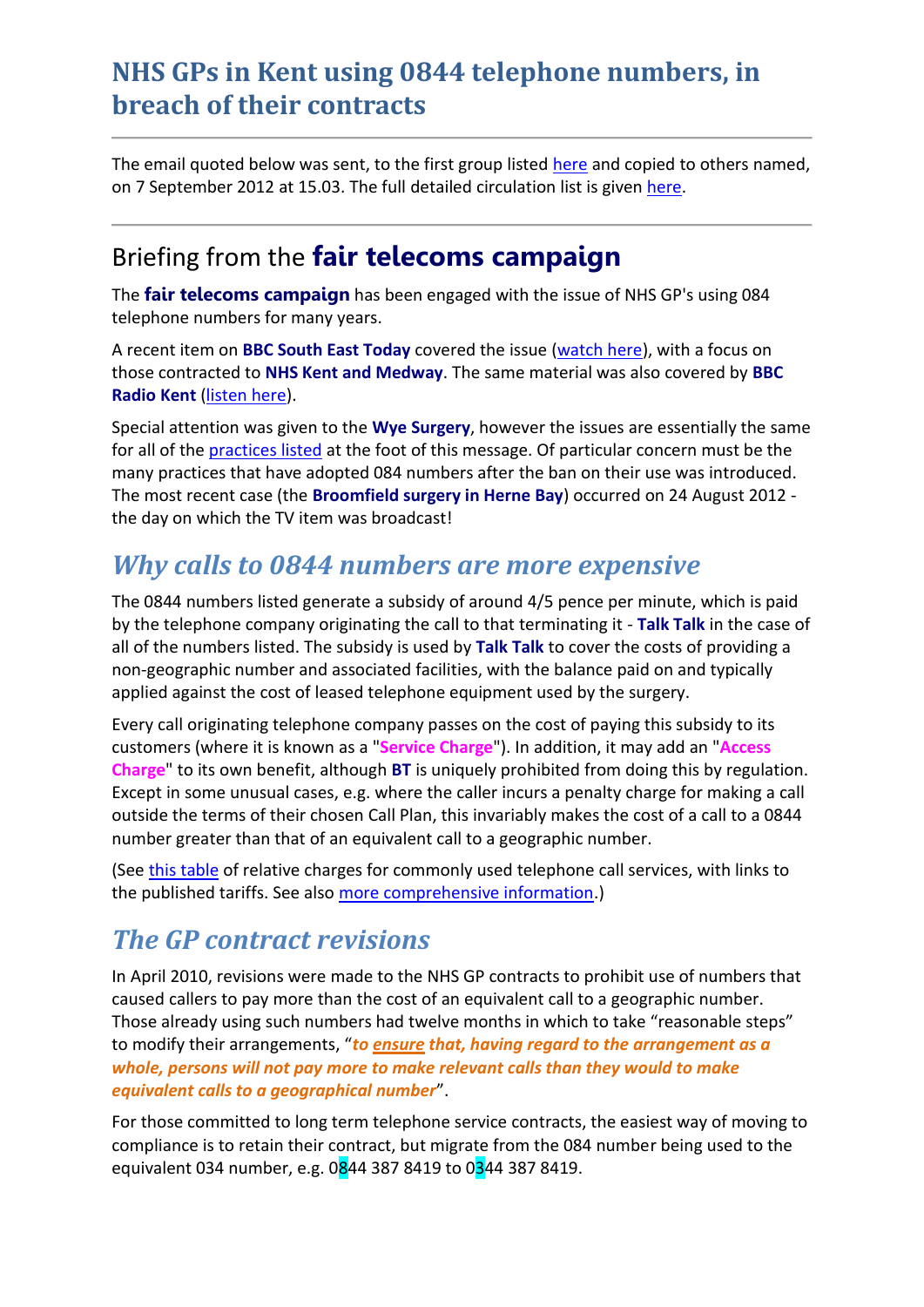Calls to all 03 numbers are charged on exactly the same basis as calls to geographic numbers by all telephone service providers and for all tariff arrangements. There is no subsidy passed between the telephone companies. The provider of the 0844 number has guaranteed access to the 0344 equivalent, and all of its interests are fully protected on migration, so there is no valid reason to refuse a request for such migration within the terms of an existing telephone service arrangement. (see [notes below\)](#page-4-0)

## *The policy adopted by NHS Kent and Medway*

Papers issued by **NHS Kent and Medway** demonstrate that its officers have totally failed to understand this issue, as it is explained above, and have therefore failed to enforce the contractual provisions. The PCTs have adopted a policy of tolerating this abuse of the principles of the NHS, in disregard of the statutory duty *"to have regard to the NHS Constitution"*.

Practices have adopted 0844 numbers after 1 April 2010, and they continue to do so. No evidence has been produced to support the apparently spurious claim that at least one telephone service provider exceptionally refuses requests to migrate to the equivalent 0344 number. It would only be if such an exceptional and perverse position were taken by a telephone service provider, for no sound commercial reason, that the option of migration would not be a "reasonable step" for a NHS-contracted practice to take.

## *Correcting this error*

The **BBC** has indicated that it is keen to follow up on the local stories.

This message is intended as a briefing to all those who may be involved, so that they may understand the position of the **fair telecoms campaign** on this matter. We look to all those who have a concern (and a duty) to ensure that the principles of the NHS are retained through the on-going reforms to recognise that this issue hits at the heart of those principles, because patients of a practice are paying to meet the costs incurred by the practice in providing its NHS services. Once the issue is recognised and properly understood, we expect long overdue appropriate action to follow swiftly.

Whatever misunderstandings of the terms of the contractual conditions may be used to confuse the issue, and whatever spurious claims may be made by interested parties, the essential issue is unchanged:

#### We pay for NHS services through taxation, not through fees paid to providers as we access NHS services.

Although the NHS is undergoing radical reform, we await any possible change to this essential principle. This principle is being breached where 084 numbers are being used (Yes – NHS Direct is another example!)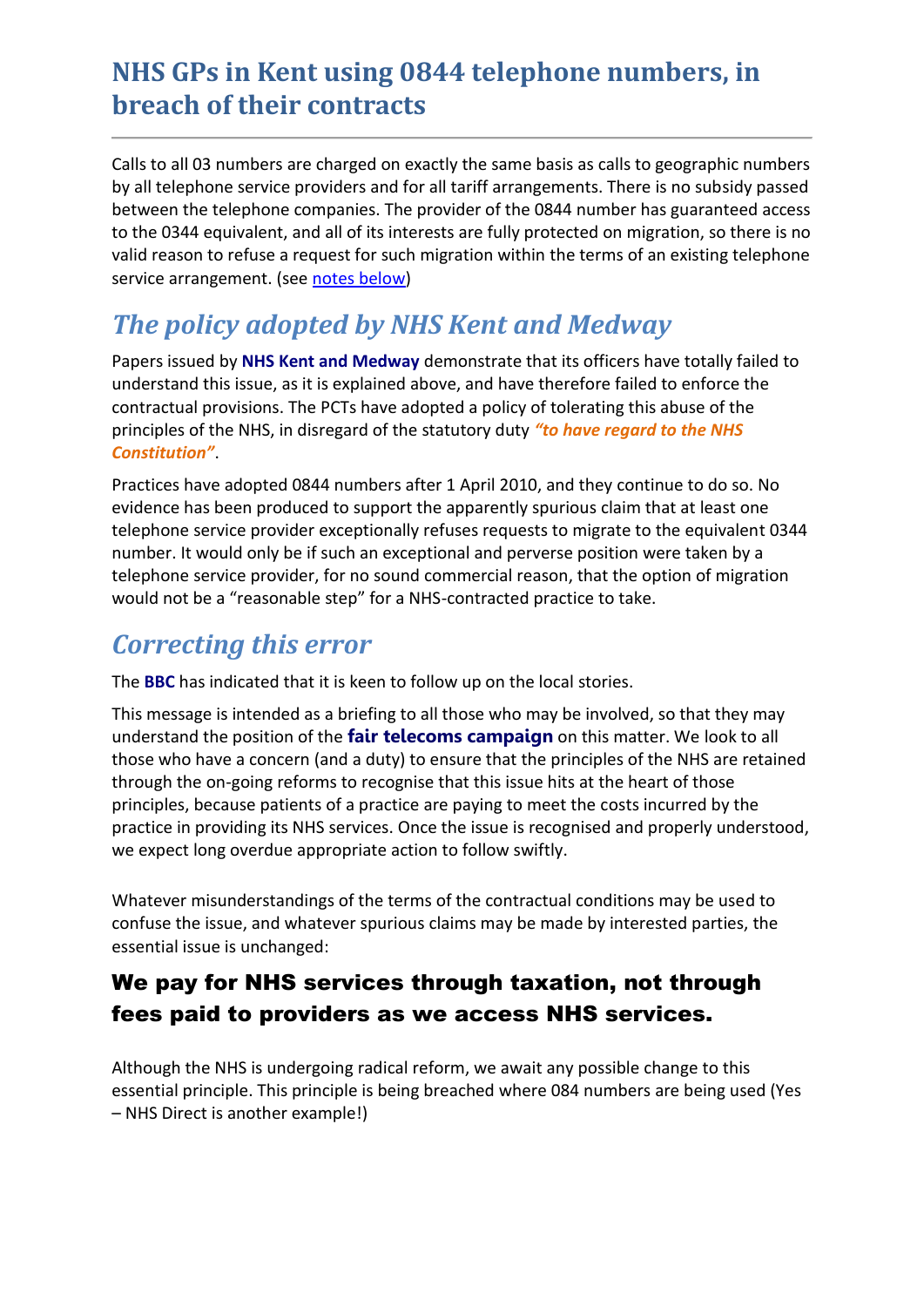The **fair telecoms campaign** believes that any practice which has chosen or retained this "illegal" method of funding its NHS services should seek to understand the decision it has made and explain it to its patients. Having done so …

- it may choose to take advantage of the slackness shown by **NHS Kent and Medway** and argue that it is right for patients, and other callers, to subsidise the costs it incurs,
- if it has good reason to change its telephone system, then this may produce the necessary effect – however, the number migration option means that no such change is essential,
- alternatively; it must make representations to its telephone service provider demanding **immediate migration to the equivalent 0344 number**. (See [notes below.](#page-4-0))

If we find that a telephone service provider is indeed interfering in the operation of the NHS, by unreasonably refusing such requests, then we will have a new situation to deal with. This must however be brought out into the open.

Both I, and a group of local campaigners, will continue to issue media briefings and comments on this matter. We are however very keen to engage directly with any of those to whom this message is copied; to aid their understanding of the issues, exchange views and provide any support we can to efforts to achieve the swift and proper resolution of the issue that is long overdue.

Please make contact through myself.

regards

[David](mailto:david@fairtelecoms.org.uk)

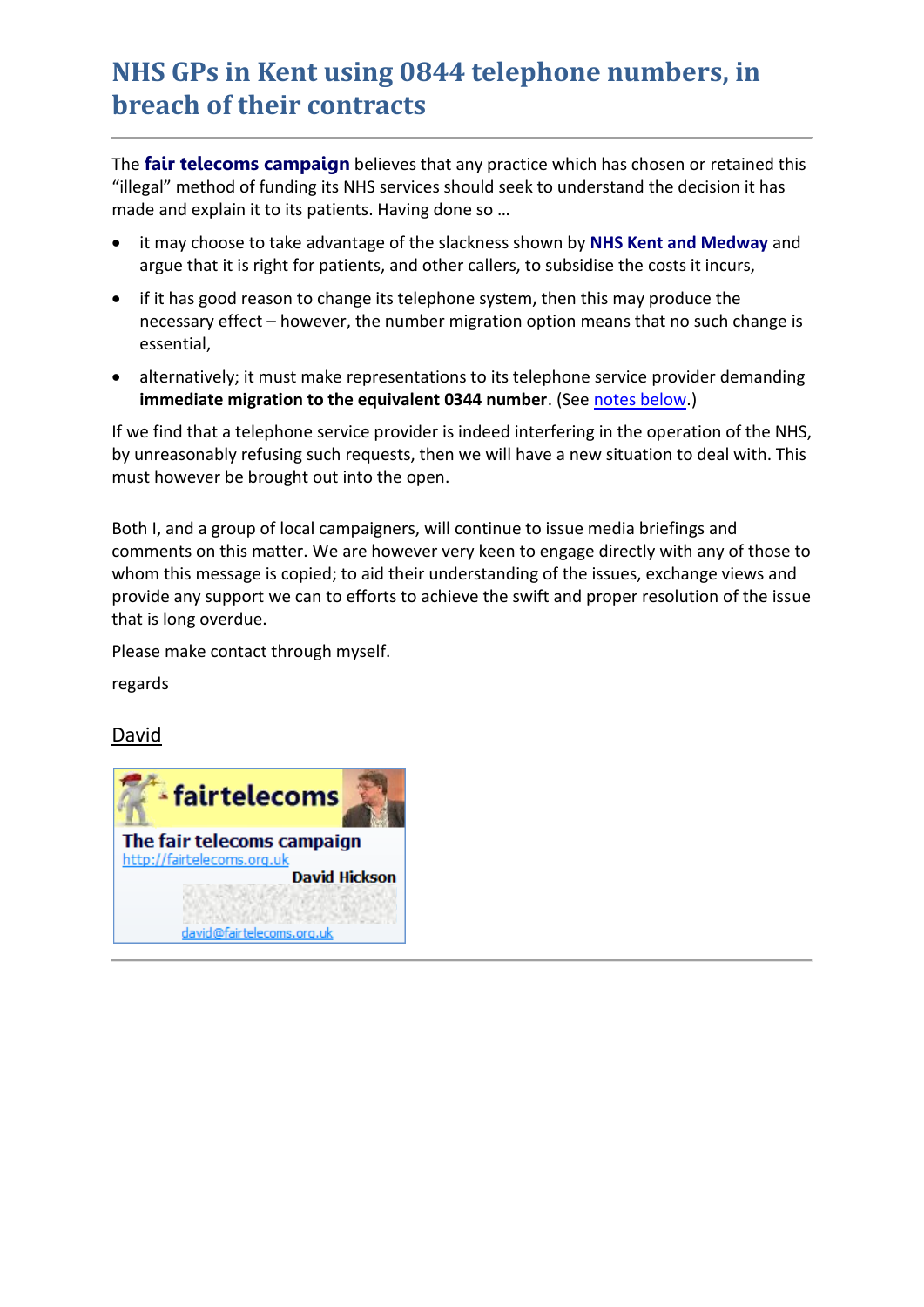#### <span id="page-3-0"></span>**Circulation of this message**

- Officers of NHS Kent and Medway engaged in the transfer to the NCB LAT
- Officers of local authorities engaged with the development of Health and Wellbeing Boards
- Representative of LINks and those engaged with the development of HealthWatch
- Officers of Kent LMC
- Contacts for Kent CCGs
- Practices [listed below](#page-5-0) (where email addresses are published)
- BBC personnel covering this story
- Other local media (some are blind copied)
- MPs with constituents affected
- Local **fair telecoms campaign** supporters

*If any omissions are noted, I would be most grateful if a copy could be passed on.*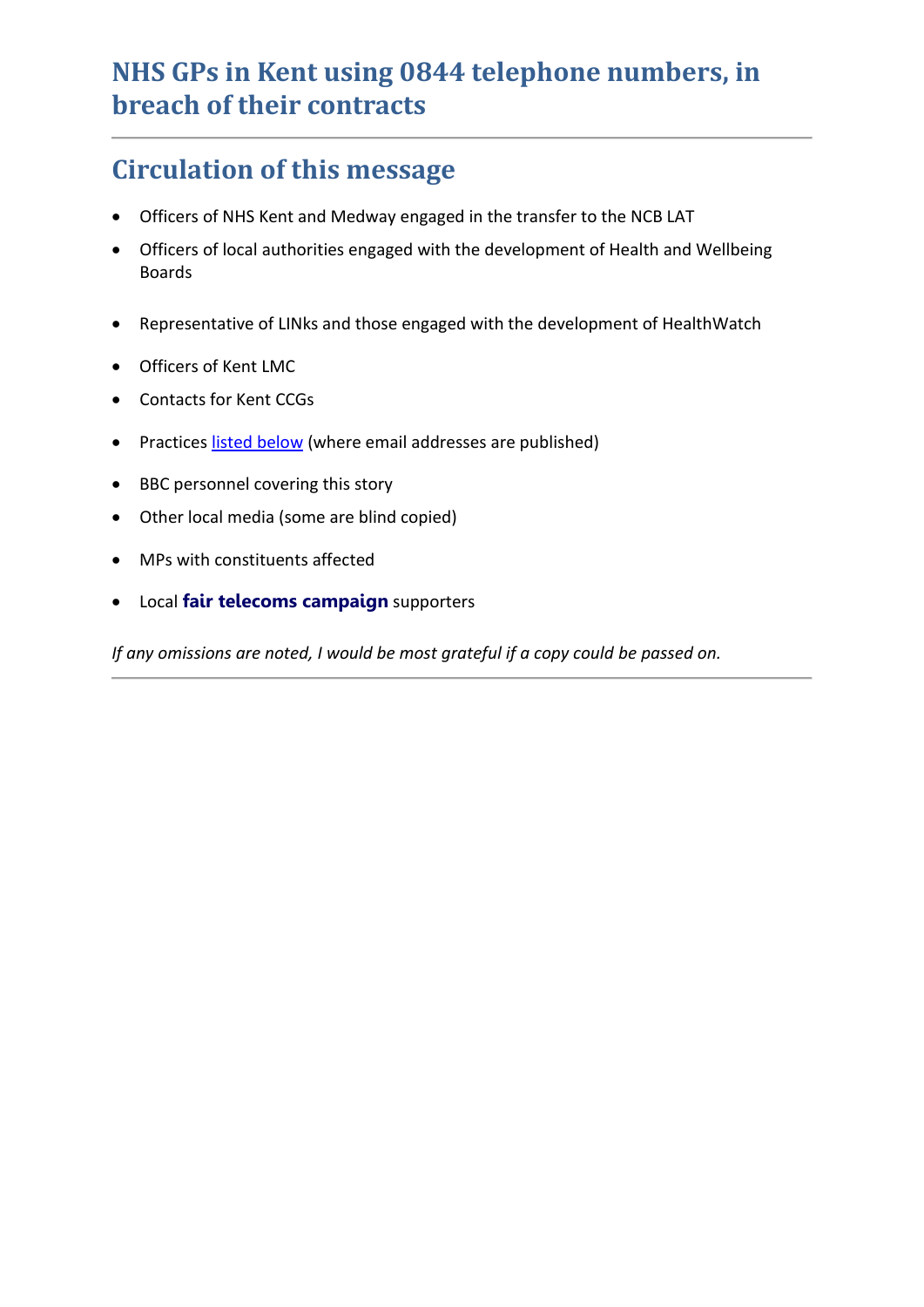#### <span id="page-4-0"></span>**Notes on requests for migration from 0844 to 0344**

There is no valid reason why the telephone service provider should refuse such a request, as a variation to an existing network telephone service supply arrangement, given that the practice is ready to meet the full cost of the system which it selected, for the remainder of the contract period.

Whilst there may be a modest administration charge to cover the process of migration, there is no valid reason for any contract termination penalty to be imposed, because the telephone service arrangement continues and no other aspect of the arrangement is affected in any way. There should be no other one-off cost incurred by the practice, apart from that of advising the change of a single digit in the telephone number.

The additional on-going cost will be due solely to the loss of the subsidy, at the (indirect) expense of patients, from which it has been benefitting - that is the only matter which needs to change.

The revised GP contract refers to the need for the action taken to be "reasonable". Under present arrangements, it must be considered reasonable for a practice to meet the cost of its chosen telephone system in full, rather than benefitting from subsidy at the expense of patients. If a telephone service provider seeks to impose additional unreasonable charges, it must be exposed for this unreasonable deviation from standard industry policy.

Use of a subsidy towards the cost of a telephone system which arrives, via two telephone companies, as a credit against charges that would otherwise be made, is not as simple a charging mechanism as a turnstile at the surgery door, however the effect is essentially the same.

This method of obtaining subsidy also causes additional costs to be incurred, because the call charge premiums paid commonly exceed the amount by which the practice benefits. This opportunity for what some see as profiteering by the telephone companies is opened up by those who choose to themselves take money from their callers.

Furthermore, because the true cost of the system is obscured, the components deployed are commonly found to be far more expensive than would be truly needed to provide the required facilities. This latter point may become apparent when the practice sees the true cost of the system, without subsidy.

Practices may perhaps regret decisions that they made in the past. Wherever any responsibility may be placed, it is not acceptable for NHS patients to continue to suffer the consequences!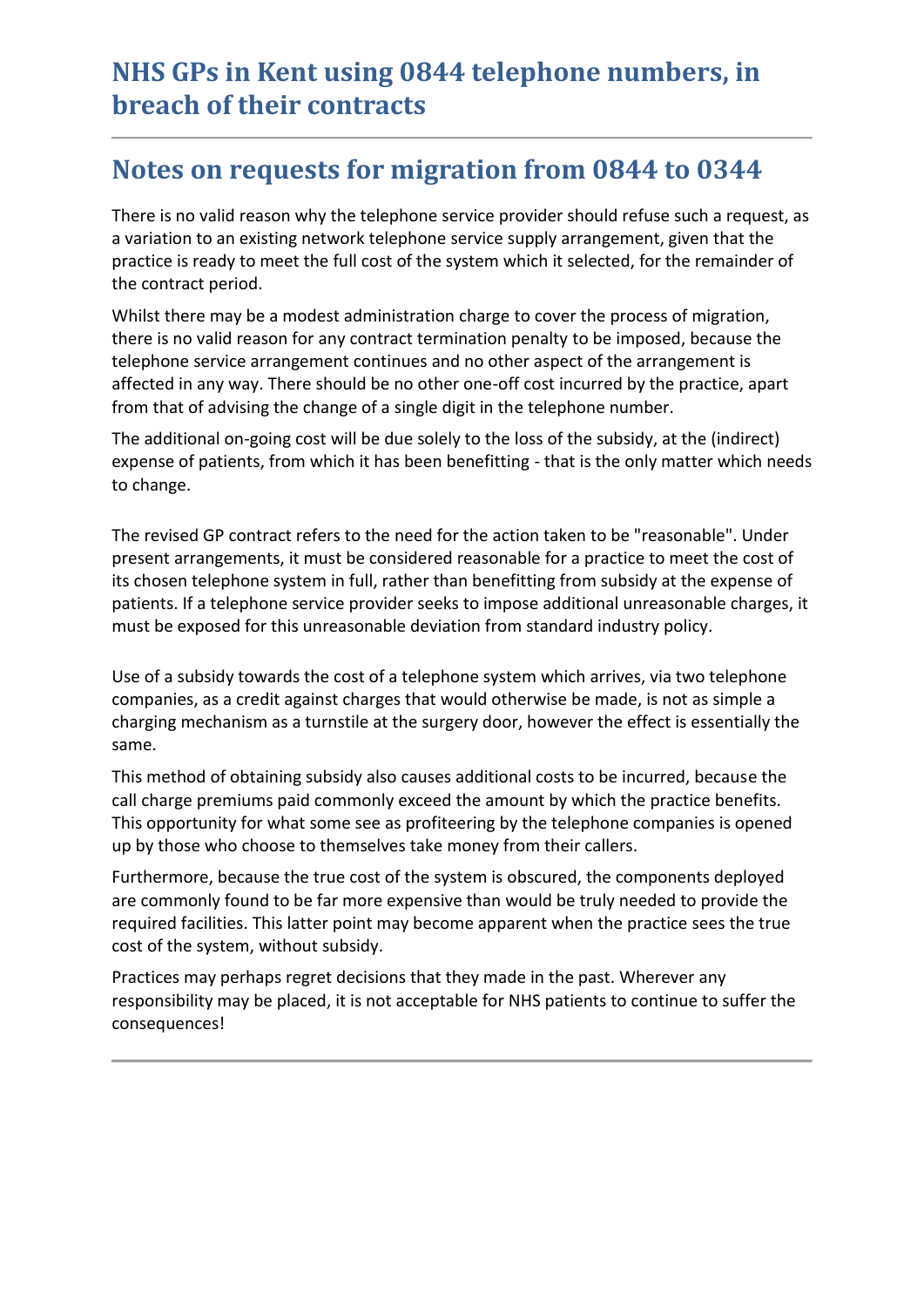# <span id="page-5-0"></span>**List of Practices / Surgeries**

The following list, derived from NHS Choices, shows the practices using 084 telephone numbers. In some cases they have been identified as such by NHS Kent and Medway.

The latter column refers to the information most recently provided by the Clustered PCT.

| PCT                               | <b>Practice</b>                     | <b>Practice</b><br>id | <b>Surgery</b><br>id | <b>Surgery</b>                                                                                            | <b>Telephone</b><br>number | <b>PCT</b> information                                           |  |  |  |
|-----------------------------------|-------------------------------------|-----------------------|----------------------|-----------------------------------------------------------------------------------------------------------|----------------------------|------------------------------------------------------------------|--|--|--|
| <b>Eastern &amp; Coastal Kent</b> |                                     |                       |                      |                                                                                                           |                            |                                                                  |  |  |  |
|                                   | Dr Ryder J E & Partners             | G82066                | 36062                | Northdown Surgery, St Anthonys Way, Cliftonville, Kent<br>CT9 2TR                                         | 0844<br>4773728            | Omitted from list                                                |  |  |  |
|                                   | Dr Grice D J P &<br>Partners        | G82060                | 44188                | Northgate Medical Practice, 1 Northgate, Canterbury,<br>Kent CT1 1WL                                      | 0844<br>4778757            | Contract said to expire Jan-14                                   |  |  |  |
|                                   | Dr Cunard A J K &<br>Partner        | G82219                | 41382                | St Peter's Surgery, 6 Oaklands Avenue, St Peter's,<br>Broadstairs Kent CT10 2SQ                           | 0844<br>4770927            | Contract said to expire Aug-13                                   |  |  |  |
|                                   | Whitstable Health<br>Centre         |                       | 43748                | Harbour Street, Whitstable, Kent CT5 1BZ                                                                  | 0844<br>4772566            | Contract said to expire Jan-13                                   |  |  |  |
|                                   | <b>Chestfield Medical</b><br>Centre | G82071                | 40280                | 0844<br>Reeves Way, Chestfield, Kent CT5 3QS                                                              | 4773073                    |                                                                  |  |  |  |
|                                   | Dr R F Cullen Partners              | G82007<br>G82186      | 39241                | Church Lane Surgery, New Romney, Kent TN28 8ES                                                            | 0844                       | Contract said to expire Oct-13<br>Contract said to expire Dec-13 |  |  |  |
|                                   |                                     |                       | 45011                | 9 Orgarswick Avenue, Dymchurch, Kent TN29 0NX<br>The Surgery, The Street, Appledore, Ashford Kent TN26    | 4773385                    |                                                                  |  |  |  |
|                                   | Appledore Surgery                   |                       | 43574                | 2AE                                                                                                       | 0844 477                   |                                                                  |  |  |  |
|                                   | <b>Hamstreet Surgery</b>            |                       | 44719                | Hamstreet Surgery, Hamstreet, Ashford, Kent TN26<br>2NJ                                                   | 3989                       |                                                                  |  |  |  |
|                                   |                                     |                       | 38460                | St George's Medical Centre, 55 St George's Avenue,<br>Sheerness, Kent ME12 1QU                            | 0844<br>4773065            | Contract expiry unknown                                          |  |  |  |
|                                   | Dr A S Pannu & Partners             | G82057                | 40065                | 36 Leysdown Road, Leysdown, Sheerness, Sheppey<br>Kent ME12 4RE                                           | 0844<br>4773083            |                                                                  |  |  |  |
|                                   |                                     |                       | 37412                | 5 Jetty Road, Warden Bay, Leysdown, Sheppey Kent<br><b>ME12 4PS</b>                                       | 0844<br>4773084            |                                                                  |  |  |  |
|                                   |                                     |                       | 40753                | 62 High Street, Eastchurch, Sheerness, Sheppey Kent<br><b>ME12 4BN</b>                                    | 0844<br>4773085            |                                                                  |  |  |  |
|                                   | <b>Wye Surgery</b>                  | G82142                | 40959                | Wye Surgery, Oxenturn Road, Wye, Ashford Kent TN25<br>5AY                                                 | 0844<br>3878419            | 084 number adopted after<br>implementation of ban                |  |  |  |
|                                   | Dr Carnegie A M &<br>Partners       | G82063                | 37987                | The Market Place Surgery, Cattle Market, Sandwich,                                                        |                            | 084 number adopted after                                         |  |  |  |
|                                   |                                     |                       | 40671                | Kent CT13 9ET<br>Eastry Surgery, High Street, Eastry, Kent CT13 OHE                                       | 0844 387<br>9997           | implementation of ban<br>084 number adopted after                |  |  |  |
|                                   |                                     |                       |                      | Martello Medical Practice, 20 Chapel Road, Dymchurch,                                                     | 0844 387                   | implementation of ban<br>084 number adopted after                |  |  |  |
|                                   | Dr Cawdron B A                      | G82665                | 37927                | Romney Marsh, Kent TN29 OTD<br>28 Faversham Road, Seasalter, Whitstable, Kent CT5                         | 7343<br>0844 387           | implementation of ban<br>084 number adopted after                |  |  |  |
|                                   | Dr Shar M B & Partner               | G82726                | 35860                | 4AR                                                                                                       | 8111<br>0844 387           | implementation of ban<br>084 number adopted after                |  |  |  |
|                                   |                                     |                       | 43874                | 32 Saddleton Road, Whitstable, Kent CT5 4JQ                                                               | 8666                       | implementation of ban                                            |  |  |  |
|                                   | Dr Sigurdsson R G &<br>Partners     | G82119                | 37465                | The Park Surgery, 116 Kings Road, Herne Bay, Kent CT6<br>5RE                                              | 08443                      | 084 number adopted after<br>implementation of ban                |  |  |  |
|                                   |                                     |                       | 42623                | Herne And Broomfield Surgery, Broomfield Road, Herne<br>Bay, Kent CT6 7LY                                 | 879933                     | 084 number adopted after<br>implementation of ban                |  |  |  |
| <b>Medway</b>                     |                                     |                       |                      |                                                                                                           |                            |                                                                  |  |  |  |
|                                   | Dr Huxham CD &<br>Partners          | G82753                | 42993                | The Kings Family Practice, 30-34 Magpie Hall Road,<br>Chatham, Kent ME4 5JY                               | 0844<br>4772496            | Contract said to expire Mar-13                                   |  |  |  |
|                                   |                                     |                       | 41657                | 91 Cleave Road, Gillingham, Kent ME7 4AX                                                                  | 0844<br>4772518            | Contract said to expire Mar-13                                   |  |  |  |
|                                   | Dr Selvan S T & Partner             | G82721                | 40088                | 119 Long Catlis Road, Parkwood, Rainham, Gillingham<br>Kent ME8 9RR                                       | 0844<br>8151226            | Contract said to expire Mar-15                                   |  |  |  |
|                                   | Dr Raval J K K &<br>Partners        | G82161                | 39875                | Walderslade Village Surgery, 62a Robin Hood Lane,<br>Walderslade, Chatham Kent ME5 9LD                    | 0844<br>4778741            | Contract said to expire Dec-15                                   |  |  |  |
| <b>West Kent</b>                  |                                     |                       |                      |                                                                                                           |                            |                                                                  |  |  |  |
|                                   | Dr Aron U & Partner                 | G82715                | 37541                | Rowan Tree Surgery, Rowan Tree Road, Tunbridge<br>Wells, Kent TN2 5PX                                     | 0844<br>4772536            | Contract said to expire Jun-12                                   |  |  |  |
|                                   | Dr Chesover D F &<br>Partners       | G82083                | 40206                | Thornhills Medical Practice, Larkfield Health Centre,<br>Martin Square Larkfield, Aylesford Kent ME20 6QJ | 0844<br>4773646            | Contract said to expire Jun-13                                   |  |  |  |
|                                   | Dr Patel J R A & Partners           | G82809                | 43381                | Istead Rise Surgery, Worcester Close, Istead Rise,<br>Gravesend Kent DA13 9LB                             | 0844                       |                                                                  |  |  |  |
|                                   |                                     |                       | 44591                | Shorne Village Surgery, Crown Lane, Shorne, Gravesend<br><b>DA12 3DY</b>                                  | 8151333                    | Contract said to expire Jul-14                                   |  |  |  |
|                                   | Dr Lloyd-Davies S H &<br>Partner    | G82754                | 41713                | The Medical Centre, Hadlow Old School, School Lane,<br>Hadlow Kent TN11 OET                               | 0844<br>4772442            | Contract said to expire Mar-15                                   |  |  |  |
|                                   | Dr Shimmins C J &<br>Partners       | G82006                | 46160                | Pilgrims Way, Dartford DA1 1QY                                                                            | 0844<br>4778695            | Contract said to expire Apr-15                                   |  |  |  |
|                                   | <b>Aylesford Medical</b><br>Centre  | G82058                | 44545                | Admiral Moore Drive, Royal British Legion, Aylesford,<br>Maidstone Kent ME20 7SE                          | 0844<br>4778676            | Contract said to expire Dec-16                                   |  |  |  |
|                                   | <b>St Lukes Medical Centre</b>      | G82017                | 41941                | St Lukes Medical Centre, 97 Holland Road, Maidstone,<br>Kent ME14 1UN                                     | 0844<br>3878088            | Contract said to expire Jun-16                                   |  |  |  |
|                                   | Dr Fernandes N B &<br>Partners      | G82048                | 37530                | Horsman's Place Surgery, Instone Road, Dartford, Kent<br>DA1 2JP                                          | 0844<br>4778789            | Contract said to expire May-17                                   |  |  |  |
|                                   | Ivy Bower Surgery                   | G82156                | 39909                | 7 Ivy Bower Close, London Road, Greenhithe, Kent DA9<br>9NF                                               | 0844<br>8005499            | Contract expiry unknown                                          |  |  |  |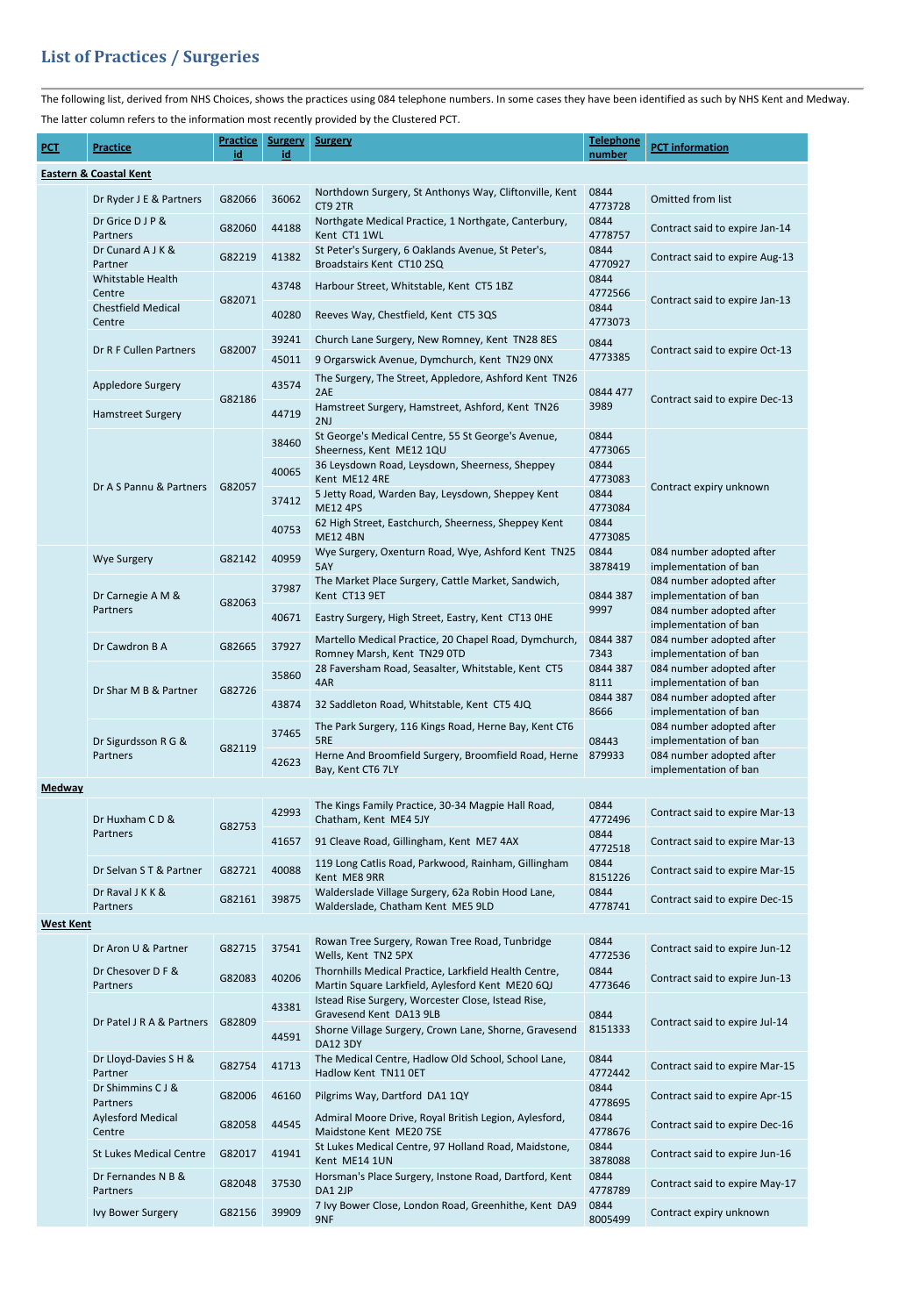## **List of Practices / Surgeries**

To complete correspondence with the list published by NHS Kent and Medway, the following are cases where use of a 084 number has been abandoned prior to contract termination!

| PCT                               | <b>Practice</b>                       | <b>Practice</b><br>id | <b>Surgery</b><br>id | <b>Surgery</b>                                                                   | <b>Telephone</b><br>number | <b>PCT</b> information         |  |  |  |
|-----------------------------------|---------------------------------------|-----------------------|----------------------|----------------------------------------------------------------------------------|----------------------------|--------------------------------|--|--|--|
| <b>Eastern &amp; Coastal Kent</b> |                                       |                       |                      |                                                                                  |                            |                                |  |  |  |
|                                   | <b>Charing Medical</b><br>Partnership | G82094                | 36298                | The Charing Surgery, 1 Surgery Close, Charing, Kent<br><b>TN27 0AW</b>           | 01233<br>714490            | Contract said to expire Dec-13 |  |  |  |
|                                   | Dr Kelsey R W & Partners              | G82666                | 43242                | Birchington Medical Centre, Minnis Road,<br>Birchington, Kent CT7 9HQ            | 01843<br>848818            | Contract said to expire Oct-12 |  |  |  |
|                                   | <b>Oaklands Health Centre</b>         | G82160                | 42683                | Oaklands Health Centre, Stade Street, Hythe, Kent<br>CT21 6BD                    | 01303<br>235300            | Contract said to expire Apr-13 |  |  |  |
|                                   | The Limes Medical Ct                  | G82052                | 42272                | The Limes Medical Centre, Trinity Square, Margate,<br>Kent CT9 1QY               | 01843<br>222788            | Contract expiry unknown        |  |  |  |
|                                   | Dr Wilson P E                         | G82796                | 36112                | The Albion Road Surgery, 30 Albion Road, St Peters,<br>Broadstairs Kent CT10 2UP | 01843<br>608836            | Contract expiry unknown        |  |  |  |
| <b>Medway</b>                     |                                       |                       |                      |                                                                                  |                            |                                |  |  |  |
|                                   | Dr Maheswaran S &<br>Partner          | G82108                | 37410                | 52a King George Road, Walderslade, Chatham, Kent<br>ME5 OTT                      | 01634<br>671037            | Contract said to expire Dec-16 |  |  |  |